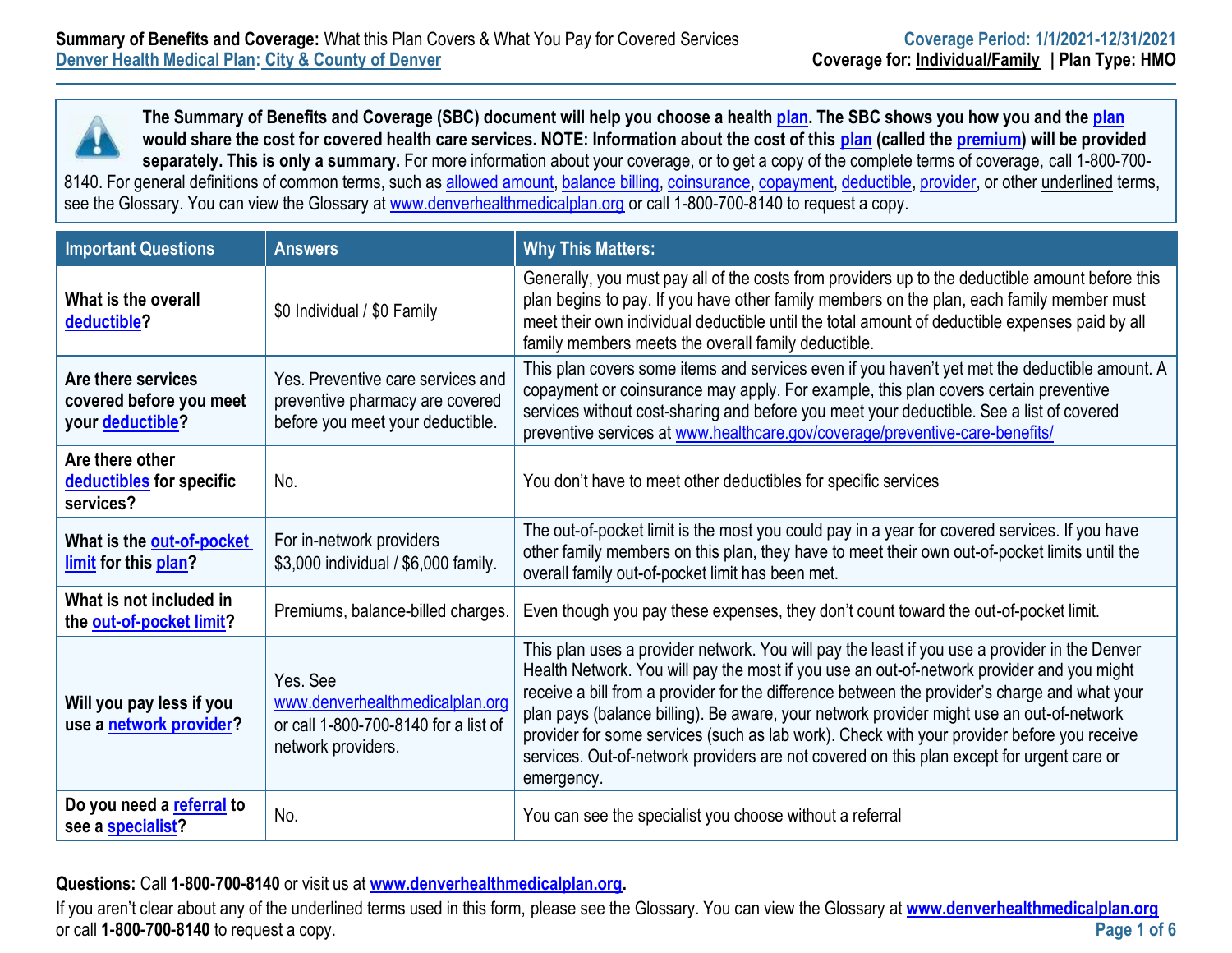All **[copayment](https://www.healthcare.gov/sbc-glossary/#copayment)** and **[coinsurance](https://www.healthcare.gov/sbc-glossary/#coinsurance)** costs shown in this chart are after your **[deductible](https://www.healthcare.gov/sbc-glossary/#deductible)** has been met, if a **[deductible](https://www.healthcare.gov/sbc-glossary/#deductible)** applies.  $\blacktriangle$ 

|                                                                                                                                                                              |                                                            | <b>What You Will Pay</b>                                                                                                                                                                                                                                                        |                                                                                                                                                                                                                                                                                                |                                                                                                                                                                                                                                                                                                                                                                                                                                                              |
|------------------------------------------------------------------------------------------------------------------------------------------------------------------------------|------------------------------------------------------------|---------------------------------------------------------------------------------------------------------------------------------------------------------------------------------------------------------------------------------------------------------------------------------|------------------------------------------------------------------------------------------------------------------------------------------------------------------------------------------------------------------------------------------------------------------------------------------------|--------------------------------------------------------------------------------------------------------------------------------------------------------------------------------------------------------------------------------------------------------------------------------------------------------------------------------------------------------------------------------------------------------------------------------------------------------------|
| <b>Common Medical Event</b>                                                                                                                                                  | <b>Services You May Need</b>                               | <b>Network Provider</b><br>(You will pay the least)                                                                                                                                                                                                                             | <b>Out-of-Network Provider</b><br>(You will pay the most)                                                                                                                                                                                                                                      | <b>Limitations, Exceptions, &amp; Other</b><br><b>Important Information</b>                                                                                                                                                                                                                                                                                                                                                                                  |
| If you visit a health care                                                                                                                                                   | Primary care visit to treat an<br>injury or illness        | \$25 Copay                                                                                                                                                                                                                                                                      | Not Covered.                                                                                                                                                                                                                                                                                   | ---------none----------                                                                                                                                                                                                                                                                                                                                                                                                                                      |
| provider's office or                                                                                                                                                         | <b>Specialist visit</b>                                    | \$40 Copay                                                                                                                                                                                                                                                                      | Not Covered.                                                                                                                                                                                                                                                                                   | ---------none----------                                                                                                                                                                                                                                                                                                                                                                                                                                      |
| clinic                                                                                                                                                                       | Preventive care/screening/<br>immunization                 | 0% Coinsurance                                                                                                                                                                                                                                                                  | Not Covered.                                                                                                                                                                                                                                                                                   | -----none----------                                                                                                                                                                                                                                                                                                                                                                                                                                          |
| If you have a test                                                                                                                                                           | Diagnostic test (x-ray, blood<br>work)                     | 0% Coinsurance                                                                                                                                                                                                                                                                  | Not Covered.                                                                                                                                                                                                                                                                                   | ---------none---------                                                                                                                                                                                                                                                                                                                                                                                                                                       |
|                                                                                                                                                                              | Imaging (CT/PET scans,<br>MRI <sub>s</sub> )               | \$200 Copay*                                                                                                                                                                                                                                                                    | Not Covered.                                                                                                                                                                                                                                                                                   | *Pre-authorization required for PET and<br><b>MRI</b>                                                                                                                                                                                                                                                                                                                                                                                                        |
| If you need drugs to<br>treat your illness or<br>condition<br>More information about<br>prescription drug<br>coverage is available at<br>www.denverhealthmedic<br>alplan.org | Discount drugs/<br>Generic drugs/<br>Non-preferred Generic | 30-day supply:<br><b>DH Pharmacy</b><br>\$10 copay (discount);<br>\$12 copay (generic);<br>\$35 copay (non-preferred<br>generic)<br>Mail Order 90-day supply:<br><b>DH Pharmacy</b><br>\$20 copay (discount);<br>\$24 copay (generic);<br>\$70 copay (non-preferred<br>generic) | 30-day supply:<br>National Network Pharmacy<br>\$20 copay (discount);<br>\$24 copay (generic);<br>\$70 copay (non-preferred<br>generic)<br>Mail Order 90-day supply:<br>National Network Pharmacy<br>\$40 copay (discount);<br>\$48 copay (generic);<br>\$140 copay (non-preferred<br>generic) | You may need to obtain certain<br>prescription drugs from a pharmacy<br>designated by DHMP. Certain drugs<br>may have a preauthorization<br>requirement or may result in a higher<br>cost. Please see our website for<br>information on drugs covered at retail or<br>by mail order pharmacies. You may be<br>required to use a lower-cost drug(s).<br>Covers up to a 30-day supply (retail<br>prescription); 31-90 day supply (mail<br>order prescription). |
|                                                                                                                                                                              | Preferred brand drugs                                      | 30-day supply:<br>DH Pharmacy \$45 copay;<br>Mail Order 90-day supply:<br>DH Pharmacy \$90 copay                                                                                                                                                                                | 30-day supply:<br>National Network Pharmacy<br>$$90$ copay;<br>Mail Order 90-day supply:<br><b>National Network Pharmacy</b><br>$$180$ copay                                                                                                                                                   |                                                                                                                                                                                                                                                                                                                                                                                                                                                              |

**Questions:** Call **1-800-700-8140** or visit us at **[www.denverhealthmedicalplan.org.](http://www.denverhealthmedicalplan.org/)** 

If you aren't clear about any of the underlined terms used in this form, please see the Glossary. You can view the Glossary at **[www.denverhealthmedicalplan.org](http://www.denverhealthmedicalplan.org/)** or call **1-800-700-8140** to request a copy. **Page 2 of 6**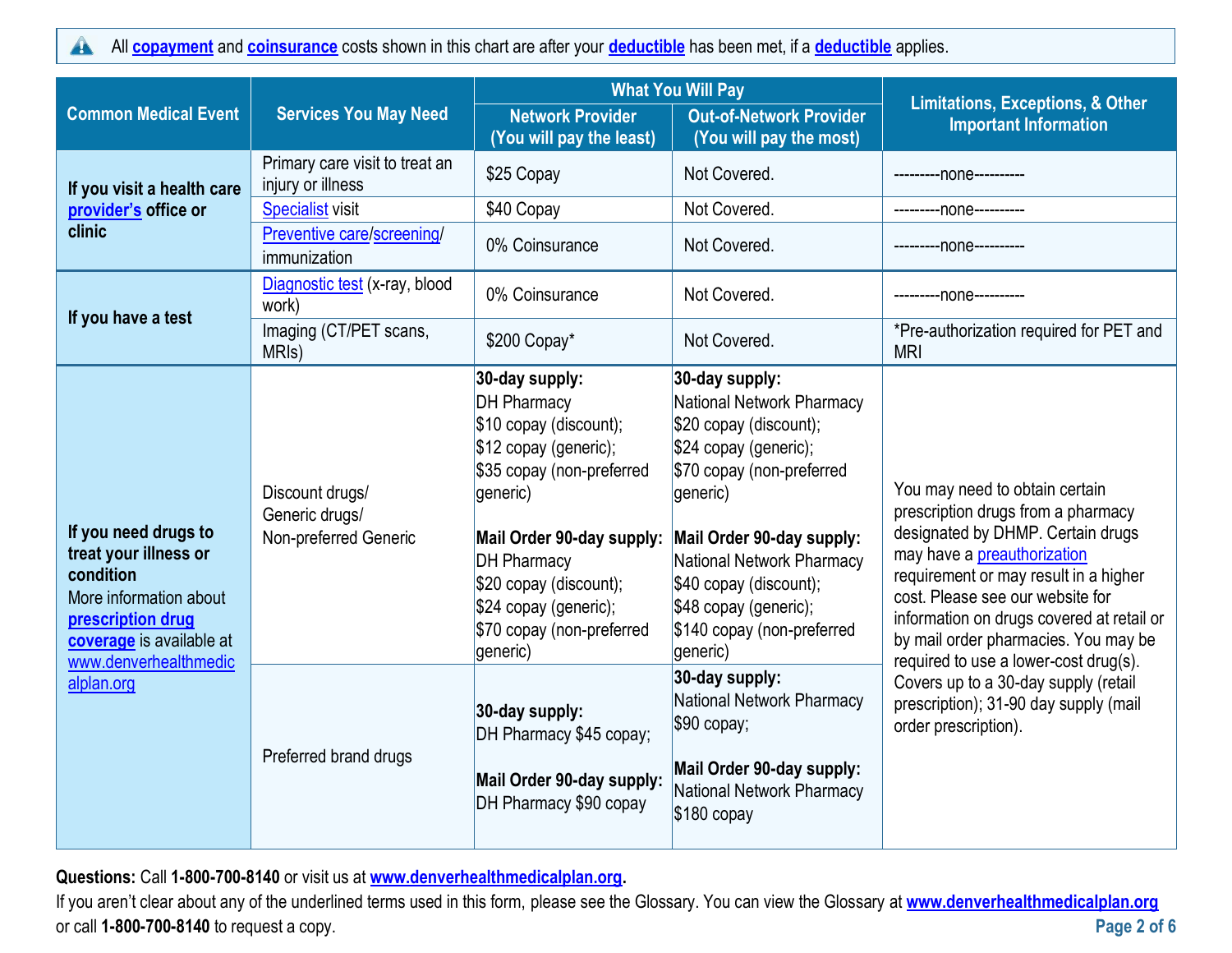|                                               |                                                   | <b>What You Will Pay</b>                                                                          |                                                                                                                                               | Limitations, Exceptions, & Other                                                                                                                                                                                                                                        |
|-----------------------------------------------|---------------------------------------------------|---------------------------------------------------------------------------------------------------|-----------------------------------------------------------------------------------------------------------------------------------------------|-------------------------------------------------------------------------------------------------------------------------------------------------------------------------------------------------------------------------------------------------------------------------|
| <b>Common Medical Event</b>                   | <b>Services You May Need</b>                      | <b>Network Provider</b><br>(You will pay the least)                                               | <b>Out-of-Network Provider</b><br>(You will pay the most)                                                                                     | <b>Important Information</b>                                                                                                                                                                                                                                            |
|                                               | Non-preferred brand drugs                         | 30-day supply:<br>DH Pharmacy \$55 copay;<br>Mail Order 90-day supply:<br>DH Pharmacy \$110 copay | 30-day supply:<br>National Network Pharmacy<br>$$110$ copay;<br>Mail Order 90-day supply:<br><b>National Network Pharmacy</b><br>$$220$ copay | You may need to obtain certain<br>prescription drugs from a pharmacy<br>designated by DHMP. Certain drugs<br>may have a preauthorization<br>requirement or may result in a higher                                                                                       |
|                                               | <b>Specialty drugs</b>                            | 30-day supply: DH<br>Pharmacy \$65 copay;<br>Mail Order 90-day<br>supply: DH Pharmacy N/A         | 30-day supply:<br>National Network Pharmacy<br>$$130$ copay;<br>Mail Order 90-day supply:<br><b>National Network Pharmacy</b><br>N/A          | cost. Please see our website for<br>information on drugs covered at retail or<br>by mail order pharmacies. You may be<br>required to use a lower-cost drug(s).<br>Covers up to a 30-day supply (retail<br>prescription); 31-90 day supply (mail<br>order prescription). |
| If you have outpatient<br>surgery             | Facility fee (e.g., ambulatory<br>surgery center) | \$200 Copay*                                                                                      | Not Covered.                                                                                                                                  | *Pre-authorization required                                                                                                                                                                                                                                             |
|                                               | Physician/surgeon fees                            | 20% Coinsurance*                                                                                  | Not Covered.                                                                                                                                  | *Pre-authorization required                                                                                                                                                                                                                                             |
|                                               | <b>Emergency room care</b>                        | 20% Coinsurance                                                                                   | 20% Coinsurance                                                                                                                               | Waived if admitted.                                                                                                                                                                                                                                                     |
| If you need immediate<br>medical attention    | <b>Emergency medical</b><br>transportation        | 20% Coinsurance                                                                                   | 20% Coinsurance                                                                                                                               | ---------none----------                                                                                                                                                                                                                                                 |
|                                               | <b>Urgent care</b>                                | \$50 Copay                                                                                        | \$50 Copay                                                                                                                                    | ---------none----------                                                                                                                                                                                                                                                 |
| If you have a hospital                        | Facility fee (e.g., hospital<br>room)             | \$500 Copay*                                                                                      | Not Covered.                                                                                                                                  | *Pre-authorization required                                                                                                                                                                                                                                             |
| stay                                          | Physician/surgeon fees                            | 0% Coinsurance*                                                                                   | Not Covered.                                                                                                                                  | *Pre-authorization required                                                                                                                                                                                                                                             |
| If you need mental<br>health, behavioral      | Outpatient services                               | \$25 Copay                                                                                        | Not Covered.                                                                                                                                  | ---------none----------                                                                                                                                                                                                                                                 |
| health, or substance<br>use disorder services | Inpatient services                                | \$500 Copay                                                                                       | Not Covered.                                                                                                                                  | ---------none----------                                                                                                                                                                                                                                                 |
| If you are pregnant                           | Office visits                                     | 20% Coinsurance                                                                                   | Not Covered.                                                                                                                                  | Preventive visits are \$0                                                                                                                                                                                                                                               |
|                                               | Childbirth/delivery<br>professional services      | 20% Coinsurance                                                                                   | Not Covered.                                                                                                                                  | ---------none----------                                                                                                                                                                                                                                                 |
|                                               | Childbirth/delivery facility<br>services          | 20% Coinsurance                                                                                   | Not Covered.                                                                                                                                  | ---------none----------                                                                                                                                                                                                                                                 |

**Questions:** Call **1-800-700-8140** or visit us at **[www.denverhealthmedicalplan.org.](http://www.denverhealthmedicalplan.org/)** 

If you aren't clear about any of the underlined terms used in this form, please see the Glossary. You can view the Glossary at **[www.denverhealthmedicalplan.org](http://www.denverhealthmedicalplan.org/)** or call **1-800-700-8140** to request a copy. **Page 3 of 6**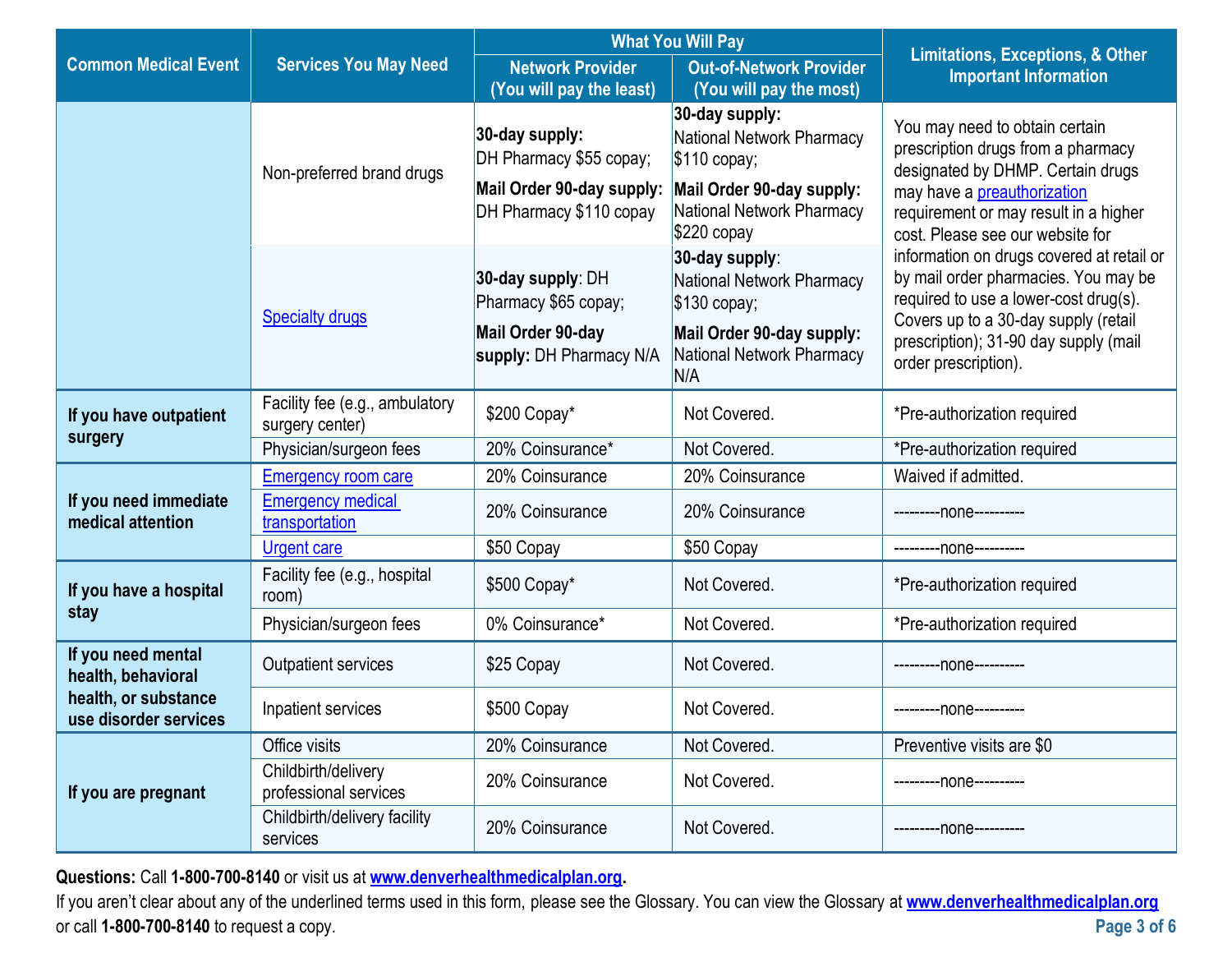|                                                     |                                                      | <b>What You Will Pay</b>                            |                                                           | <b>Limitations, Exceptions, &amp; Other</b>                             |
|-----------------------------------------------------|------------------------------------------------------|-----------------------------------------------------|-----------------------------------------------------------|-------------------------------------------------------------------------|
| <b>Common Medical Event</b>                         | <b>Services You May Need</b>                         | <b>Network Provider</b><br>(You will pay the least) | <b>Out-of-Network Provider</b><br>(You will pay the most) | <b>Important Information</b>                                            |
|                                                     | Home health care                                     | 20% Coinsurance*                                    | Not Covered.                                              | *Pre-authorization required. Coverage<br>limited to 60 visits annually. |
| If you need help                                    | <b>Rehabilitation services</b>                       | \$50 Copay                                          | Not Covered.                                              | Coverage is limited to 30 visits annually<br>per type of therapy.       |
| recovering or have<br>other special health<br>needs | <b>Habilitation services</b>                         | \$50 Copay                                          | Not Covered.                                              | Coverage is limited to 30 visits annually<br>per type of therapy.       |
|                                                     | <b>Skilled nursing care</b>                          | 20% Coinsurance*                                    | Not Covered.                                              | *Pre-authorization required. Coverage<br>limited to 100 days annually.  |
|                                                     | Durable medical equipment                            | 20% Coinsurance*                                    | Not Covered.                                              | *Pre-authorization required.                                            |
|                                                     | 20% Coinsurance*<br>Not Covered.<br>Hospice services |                                                     | *Pre-authorization required.                              |                                                                         |
| If your child needs<br>dental or eye care           | Children's eye exam                                  | \$40 Copay                                          | Not Covered.                                              | Coverage is limited to one exam every<br>24 months                      |
|                                                     | Children's glasses                                   | Not Covered.                                        | Not Covered.                                              | Excluded service.                                                       |
|                                                     | Children's dental check-up                           | Not Covered.                                        | Not Covered.                                              | Fluoride varnish at PCP visit covered.                                  |

## **Excluded Services & Other Covered Services:**

|                          |                                                                                                                              | Services Your Plan Generally Does NOT Cover (Check your policy or plan document for more information and a list of any other excluded services.) |
|--------------------------|------------------------------------------------------------------------------------------------------------------------------|--------------------------------------------------------------------------------------------------------------------------------------------------|
| Elective Abortion        | Long-term care                                                                                                               | Weight loss programs                                                                                                                             |
| <b>Cosmetic Surgery</b>  | <b>Infertility Treatment</b>                                                                                                 | Acupuncture                                                                                                                                      |
| Dental care (adult)      | Routine foot care                                                                                                            | No coverage provided outside of the U.S.                                                                                                         |
|                          | Other Covered Services (Limitations may apply to these services. This isn't a complete list. Please see your plan document.) |                                                                                                                                                  |
| <b>Bariatric surgery</b> | Hearing aids                                                                                                                 | Private-duty nursing (when medically necessary)<br>$\bullet$                                                                                     |

• Chiropractic care

Your Rights to Continue Coverage: There are agencies that can help if you want to continue your coverage after it ends. The contact information for those agencies is: U.S. Department of Labor, Employee Benefits Security Administration at 1-866-444-EBSA (3272) or [https://www.dol.gov/agencies/ebsa,](https://www.dol.gov/agencies/ebsa) or U.S. Department of Health and Human Services, Center for Consumer Information and Insurance Oversight, at 1-877-267-2323 x61565 or [www.cciio.cms.gov.](http://www.cciio.cms.gov/) Other coverage options may be available to you, too, including buying individual insurance coverage through the [Health Insurance](https://www.healthcare.gov/sbc-glossary/#health-insurance) [Marketplace.](https://www.healthcare.gov/sbc-glossary/#marketplace) For more information about the [Marketplace,](https://www.healthcare.gov/sbc-glossary/#marketplace) visit [www.HealthCare.gov](http://www.healthcare.gov/) or call 1-800-318- 2596.

• Routine eve care

Your Grievance and Appeals Rights: There are agencies that can help if you have a complaint against your [plan](https://www.healthcare.gov/sbc-glossary/#plan) for a denial of a [claim.](https://www.healthcare.gov/sbc-glossary/#claim) This complaint is called a [grievance](https://www.healthcare.gov/sbc-glossary/#grievance) or [appeal.](https://www.healthcare.gov/sbc-glossary/#appeal) For more information about your rights, look at the explanation of benefits you will receive for that medical [claim.](https://www.healthcare.gov/sbc-glossary/#claim) Your [plan](https://www.healthcare.gov/sbc-glossary/#plan) documents also provide complete information on how to submit a [claim,](https://www.healthcare.gov/sbc-glossary/#claim) [appeal,](https://www.healthcare.gov/sbc-glossary/#appeal) or a [grievance](https://www.healthcare.gov/sbc-glossary/#grievance) for any reason to your [plan.](https://www.healthcare.gov/sbc-glossary/#plan) For more information about your rights, this notice, or

## **Questions:** Call **1-800-700-8140** or visit us at **[www.denverhealthmedicalplan.org.](http://www.denverhealthmedicalplan.org/)**

If you aren't clear about any of the underlined terms used in this form, please see the Glossary. You can view the Glossary at **[www.denverhealthmedicalplan.org](http://www.denverhealthmedicalplan.org/)** or call **1-800-700-8140** to request a copy. **Page 4 of 6**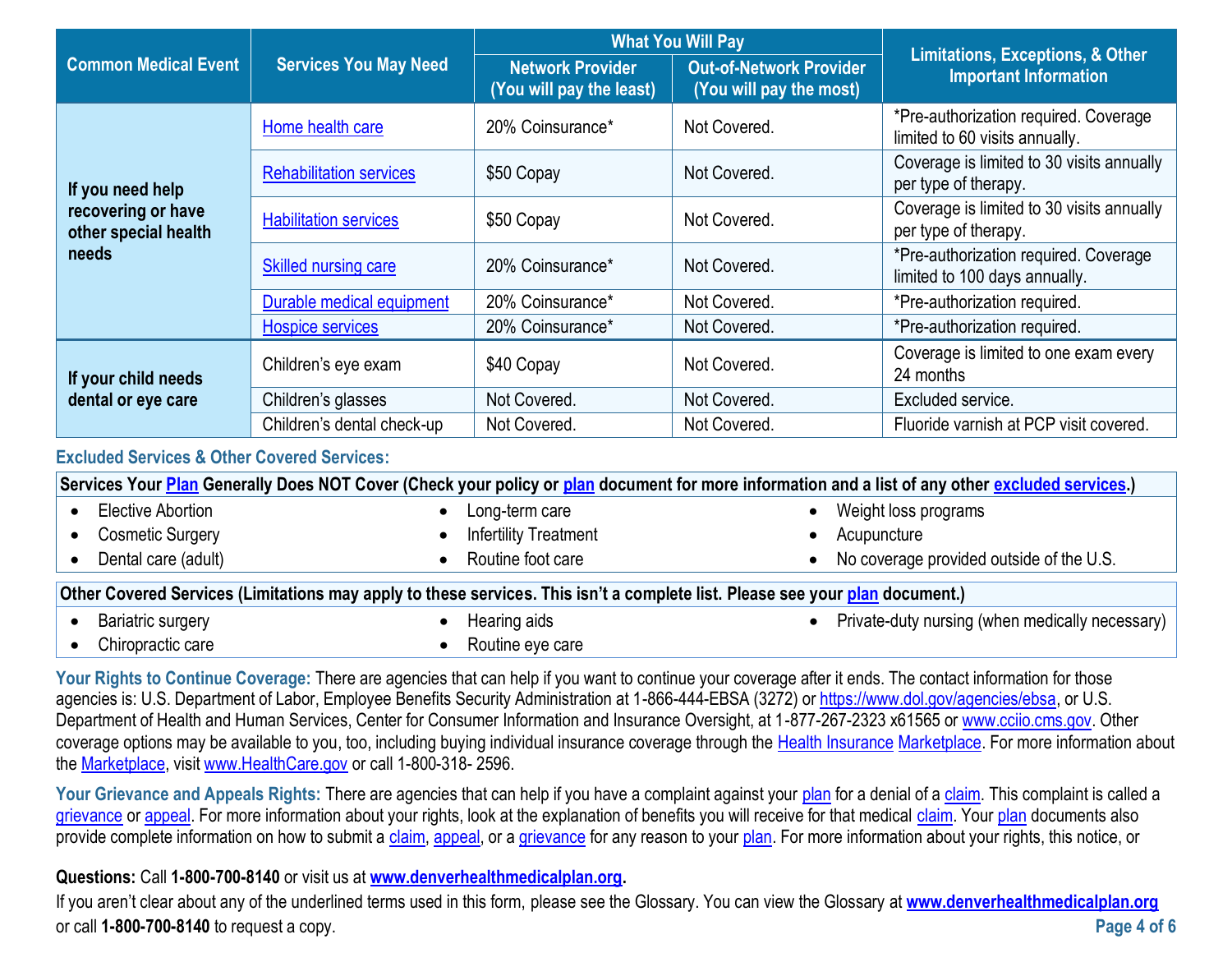assistance, contact: Denver Health Medical Plan, Inc. at 1-800-700-8140 or [www.denverhealthmedicalplan.org](http://www.denverhealthmedicalplan.org/), or the Department of Labor's Employee Benefits Security Administration at 1-866-444-EBSA (3272) or [https://www.dol.gov/agencies/ebsa.](https://www.dol.gov/agencies/ebsa)

**Does this plan provide Minimum Essential Coverage? Yes**

[Minimum Essential Coverage](https://www.healthcare.gov/sbc-glossary/#minimum-essential-coverage) generally includes [plans,](https://www.healthcare.gov/sbc-glossary/#plan) [health insurance](https://www.healthcare.gov/sbc-glossary/#health-insurance) available through the [Marketplace](https://www.healthcare.gov/sbc-glossary/#marketplace) or other individual market policies, Medicare, Medicaid, CHIP, TRICARE, and certain other coverage. If you are eligible for certain types of [Minimum Essential Coverage,](https://www.healthcare.gov/sbc-glossary/#minimum-essential-coverage) you may not be eligible for the [premium tax credit.](https://www.healthcare.gov/sbc-glossary/#premium-tax-credits)

**Does this plan meet the Minimum Value Standards? Yes**

If your [plan](https://www.healthcare.gov/sbc-glossary/#plan) doesn't meet the [Minimum Value Standards,](https://www.healthcare.gov/sbc-glossary/#minimum-value-standard) you may be eligible for a [premium tax credit](https://www.healthcare.gov/sbc-glossary/#premium-tax-credits) to help you pay for a plan through the [Marketplace.](https://www.healthcare.gov/sbc-glossary/#marketplace)

**Language Access Services:**

(Español): Para obtener asistencia en Español, llame al 1-855-823-8872.

(Tagalog): Kung kailangan ninyo ang tulong sa Tagalog tumawag sa 1-855-823-8872.

(Chinese): (中文): 如果需要中文的帮助,请拨打这个号码 1-855-823-8872.

(Navajo)(Dine): Dinek'ehgo shika at'ohwol ninisingo, kwiijigo holne' 1-855-823-8872.

*To see examples of how this [plan](https://www.healthcare.gov/sbc-glossary/#plan) might cover costs for a sample medical situation, see the next section.*

**PRA Disclosure Statement:** According to the Paperwork Reduction Act of 1995, no persons are required to respond to a collection of information unless it displays a valid OMB control number. The valid OMB control number for this information collection is **0938-1146**. The time required to complete this information collection is estimated to average **0.08** hours per response, including the time to review instructions, search existing data resources, gather the data needed, and complete and review the information collection. If you have comments concerning the accuracy of the time estimate(s) or suggestions for improving this form, please write to: CMS, 7500 Security Boulevard, Attn: PRA Reports Clearance Officer, Mail Stop C4-26-05, Baltimore, Maryland 21244-1850.

**Questions:** Call **1-800-700-8140** or visit us at **[www.denverhealthmedicalplan.org.](http://www.denverhealthmedicalplan.org/)** 

If you aren't clear about any of the underlined terms used in this form, please see the Glossary. You can view the Glossary at **[www.denverhealthmedicalplan.org](http://www.denverhealthmedicalplan.org/)** or call **1-800-700-8140** to request a copy. **Page 5 of 6**